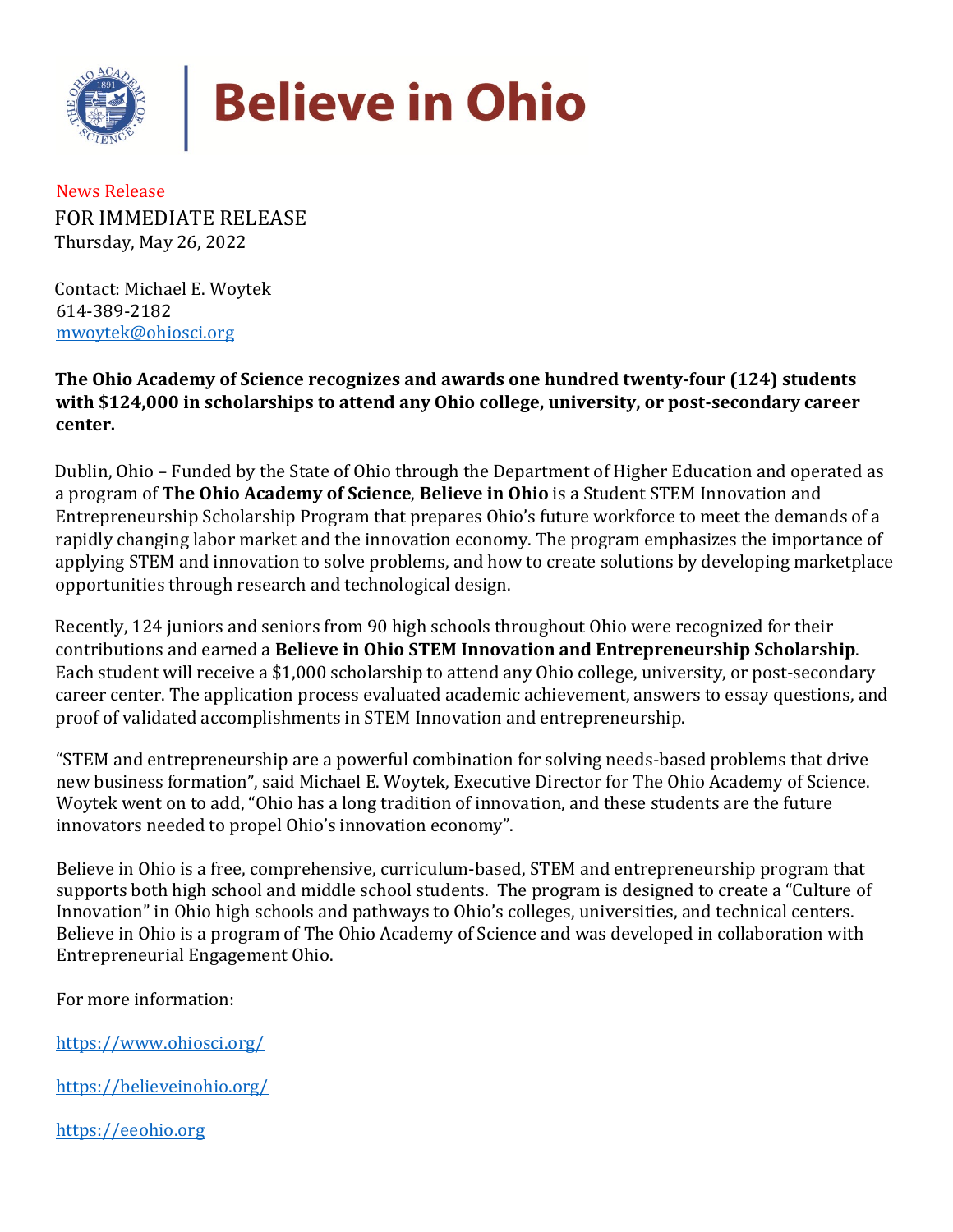## **The 2022 Believe in Ohio STEM Innovation and Entrepreneurship Scholarship Awardees:**

| <b>Name</b>                   | <b>City</b>              | <b>High School</b>                        |
|-------------------------------|--------------------------|-------------------------------------------|
| Mr. Eleanor Smith             | Akron                    | NIHF STEM High School                     |
| Ms. Elizabeth Santa           | Alexandria               | Homeschool                                |
| Ms. Kacy Connolly             | Alvordton                | Hilltop High School                       |
| Ms. Madison Jeffries          | Anna                     | Anna High School                          |
| Ms. Marissa Shook             | Ansonia                  | Ansonia High School                       |
| Ms. Isabella O'Daniel         | Arcanum                  | Arcanum High School                       |
| Ms. Mariah Kreusch            | Arcanum                  | Arcanum High School                       |
| Ms. Jorie McDermott           | Arcanum                  | Arcanum High School                       |
| Ms. Lauren Gower              | Arcanum                  | Arcanum High School                       |
| Ms. Carsyn Hagans             | Archbold                 | Archbold High School                      |
| Mr. Jacob Reuter              | Beavercreek              | Carroll High School                       |
| Mr. Zoie Van Huffel Gouldlock | <b>Bedford</b>           | Bedford High School                       |
| Mr. Jack Agnew                | Bellbrook                | Carroll High School                       |
| Mr. Jordan Mason              | <b>Blacklick</b>         | Gahanna Lincoln High School               |
| Ms. Emma Falgner              | Blanchester              | <b>Blanchester High School</b>            |
| Ms. Ainsley Whitaker          | Blanchester              | <b>Blanchester High School</b>            |
| Mr. Aubrey Nyiri              | <b>Bowling Green</b>     | <b>Bowling Green High School</b>          |
| Ms. Emily Schafer             | <b>Bradford</b>          | Covington High School                     |
| Mr. Mason Lewis               | <b>Broadview Heights</b> | Brecksville-Broadview Heights High School |
| Ms. Natalie Stover            | <b>Bucyrus</b>           | Wynford High School                       |
| Mr. Clay Vasko                | Cambridge                | John Glenn High School                    |
| Ms. Sophia Haughn             | Canal Winchester         | <b>Bloom Carroll High School</b>          |
| Ms. Claire Loeffler           | Canal Winchester         | <b>Bloom Carroll High School</b>          |
| Ms. Jocelyn Zhao              | Canfield                 | Canfield High School                      |
| Ms. Allie Carter              | Carroll                  | <b>Bloom Carroll High School</b>          |
| Mr. Raef Taha                 | Centerville              | The Miami Valley School                   |
| Mr. Daniel Brill              | Chesterland              | Chardon High School                       |
| Ms. Elsa Zhou                 | Cincinnati               | Indian Hill High School                   |
| Ms. Yatra Patel               | Cincinnati               | West Clermont High School                 |
| Ms. Kiarah Richardson         | Columbus                 | Dublin Scioto High School                 |
| Mr. Safiya Bainazar           | Columbus                 | Metro Early College High School           |
| Ms. Richael Saka              | Columbus                 | St. Francis DeSales High School           |
| Ms. Kassidy Lange             | <b>Commercial Point</b>  | <b>Teays Valley High School</b>           |
| Mr. Caden Coleman             | Concord Twp              | Mentor High School                        |
| Mr. Laszlo Hary               | Dayton                   | Carroll High School                       |
| Mr. Kameron Brown             | Defiance                 | Defiance Senior High School               |
| Mr. Adam Fronduti             | Delaware                 | Rutherford B. Hayes High School           |
| Mr. Mohammad Jamal            | Dublin                   | Dublin Coffman High School                |
| Mr. Mihir Vador               | Dublin                   | Dublin Jerome High School                 |
| Ms. Ruth Beery                | Frankfort                | Adena High School                         |
| Ms. Leah Boegeman             | Goshen                   | <b>Blanchester High School</b>            |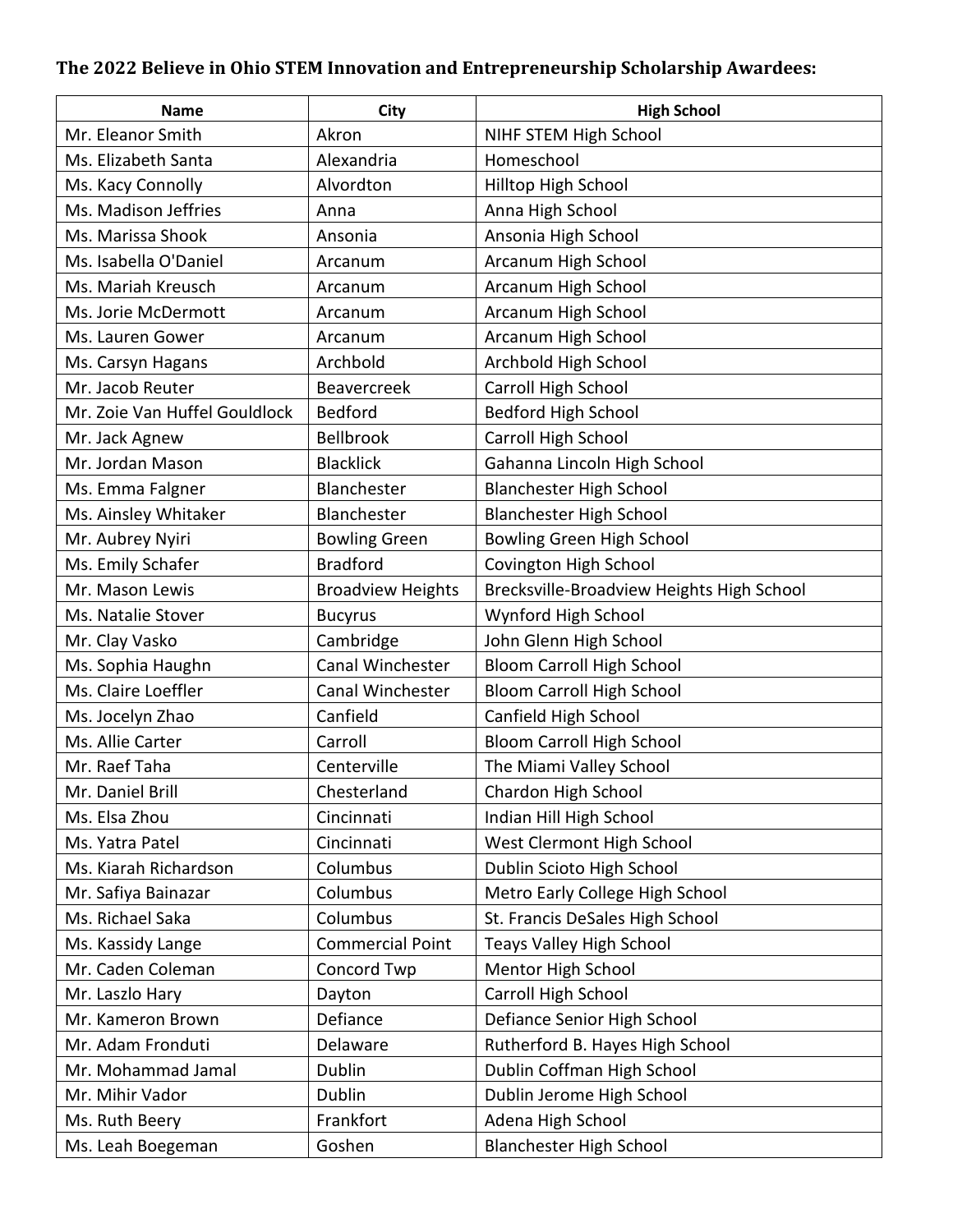| <b>Name</b>               | <b>City</b>             | <b>High School</b>                                 |
|---------------------------|-------------------------|----------------------------------------------------|
| Ms. Grace Dolin           | Grafton                 | Midview High School                                |
| Ms. Carrie Rhoades        | Greenville              | Ansonia High School                                |
| Mr. Andrew Baden          | Hamler                  | Patrick Henry High School                          |
| Ms. Jessica Guilfoyle     | Harrison                | William Henry Harrison High School                 |
| Mr. Zane Rex              | Harrod                  | Allen East High School                             |
| Ms. Sampurna Sarkar       | <b>Highland Heights</b> | Mayfield High School                               |
| Ms. Nurah Baseer          | Hilliard                | Hilliard Bradley High School                       |
| Mr. Evan Fender           | hillsboro               | Hillsboro High School                              |
| Ms. Kyla Williams         | Ironton                 | Ironton High School                                |
| Ms. Haylee Bachtel        | Jackson                 | Jackson High School                                |
| Ms. Kaydee Brown          | Jackson                 | Jackson High School                                |
| Ms. Jade Winters          | Jackson                 | Jackson High School                                |
| Mr. Cliff Hoffman Jr      | Kent                    | Field High School                                  |
| Mr. Jeffrey Hoffman       | Kent                    | Field High School/Maplewood Career Center          |
| Ms. Kaylee Adams          | Kenton                  | Kenton Senior High School                          |
| Ms. Hannah Saum           | Lancaster               | Amanda-Clearcreek High School                      |
| Ms. Kennedy Brehm         | Lancaster               | <b>Bloom Carroll High School</b>                   |
|                           |                         | Fairbanks High School/ Tolles Career and Technical |
| Ms. Emma Greve            | Marysville              | Center                                             |
| Mr. Emir Tali             | Mason                   | William Mason High School                          |
| Mr. Johan DeMessie        | Mason                   | William Mason High School                          |
| Ms. Snehal Choudhury      | Massillon               | Jackson High School                                |
| Mr. Ava Gibson            | Maumee                  | Maumee High School                                 |
| Mr. Eloise Voytko         | McConnelsville          | Morgan High School                                 |
| Ms. Lauren Olenik         | Mentor                  | Lake Catholic High School                          |
| Ms. Grace Chen            | Mentor                  | Mentor High School                                 |
| Ms. Alysandra Klein       | Mentor                  | Mentor High School                                 |
| Ms. Maura Murray          | Mentor                  | Mentor High School                                 |
| Ms. Haniyah Imran         | Mentor                  | Mentor High School                                 |
| Ms. Neha Pasupuleti       | Miamisburg              | The Dayton Regional STEM School                    |
| Mr. Ashton Beresford      | <b>Moreland Hills</b>   | Chagrin Falls High School                          |
| Ms. M'Kaia Trent          | New Albany              | Gahanna Lincoln High School                        |
| Mr. Varun Chitiveli       | New Albany              | New Albany High School                             |
| Mr. Jay Painter           | New Albany              | New Albany High School                             |
| Ms. Emily Moser           | New Holland             | Miami Trace High School                            |
| Ms. Kaylee Anderson       | New Lexington           | New Lexington High School                          |
| Mr. Julio Sica-Perez      | New Philadelphia        | Tuscarawas Central Catholic Jr/Sr High School      |
|                           |                         | C-TEC Career & Technology Education Centers of     |
| Ms. Cianna Woltz-Yarnelli | Newark                  | <b>Licking County</b>                              |
| Mr. Noah Mylander         | Oak Harbor              | Oak Harbor High School                             |
| Ms. Marissa Maag          | Ottawa                  | <b>Ottawa-Glandorf High School</b>                 |
| Mr. Reyan Shariff         | Ottawa Hills            | Ottawa Hills High School                           |
| Mr. Bode Menegay          | Paris                   | East Canton High School                            |